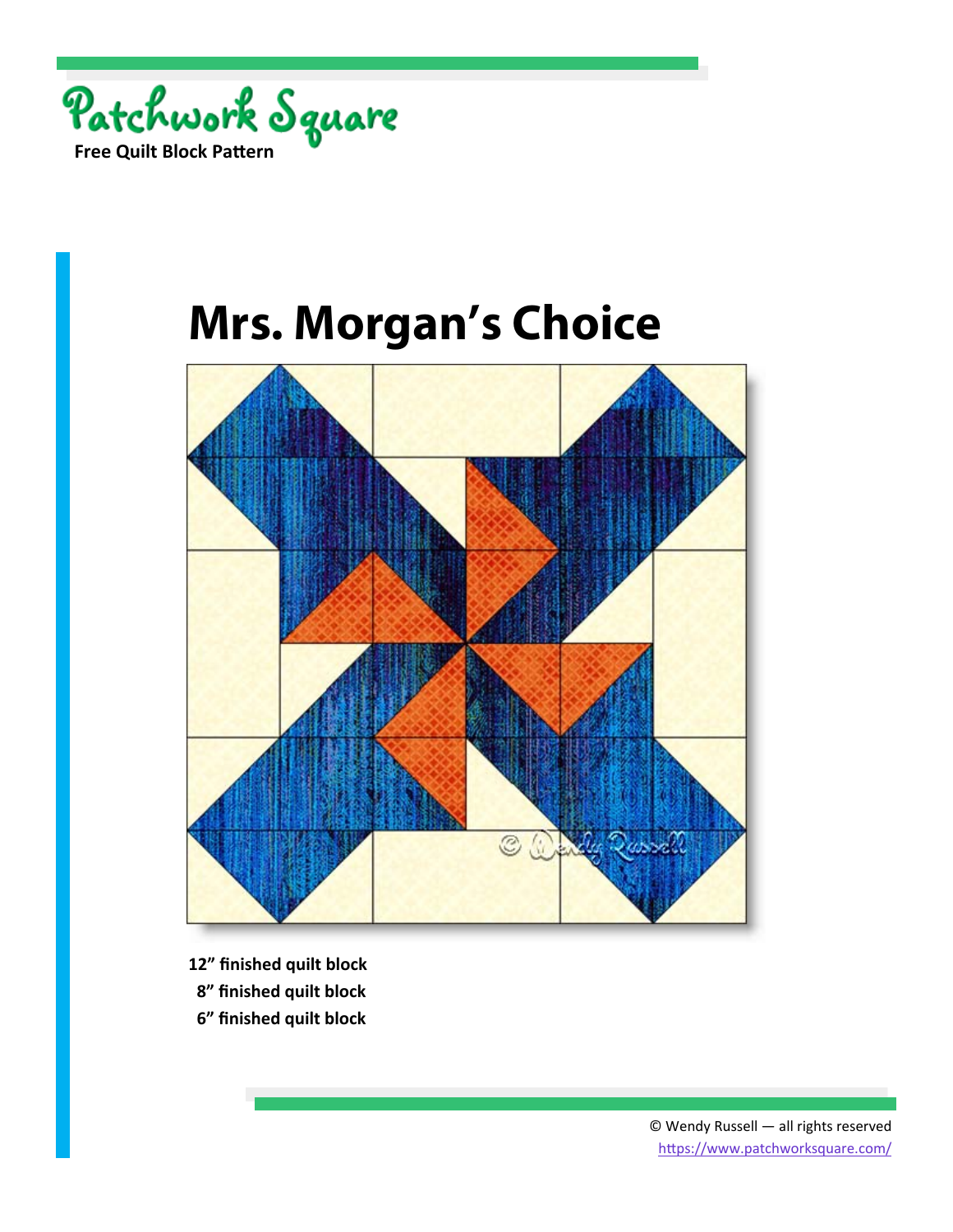

**12" finished quilt block** 

**Mrs. Morgan's Choice**

**Fabric Placement** 



## **1 Fabric 1** Cut 4 rectangles  $2 \frac{1}{2}$ " x 4  $\frac{1}{2}$ " Cut 8 squares 2 ⅞" and bisect on one diagonal **2 Fabric 2** Cut 4 squares 2 ½" Cut 8 squares 2 ⅞" and bisect on one diagonal Cut 1 square 5 ¼" and bisect on both diagonals **3 Fabric 3**<br> **Fabric 3**<br>
Cut 4 squares 2 %" and bisect on one diagonal **How‐to Notes**  Bisect square on one diagonal Bisect square on both diagonals \*All seam allowances are  $\frac{1}{4}$  and included in cutting measurements unless noted otherwise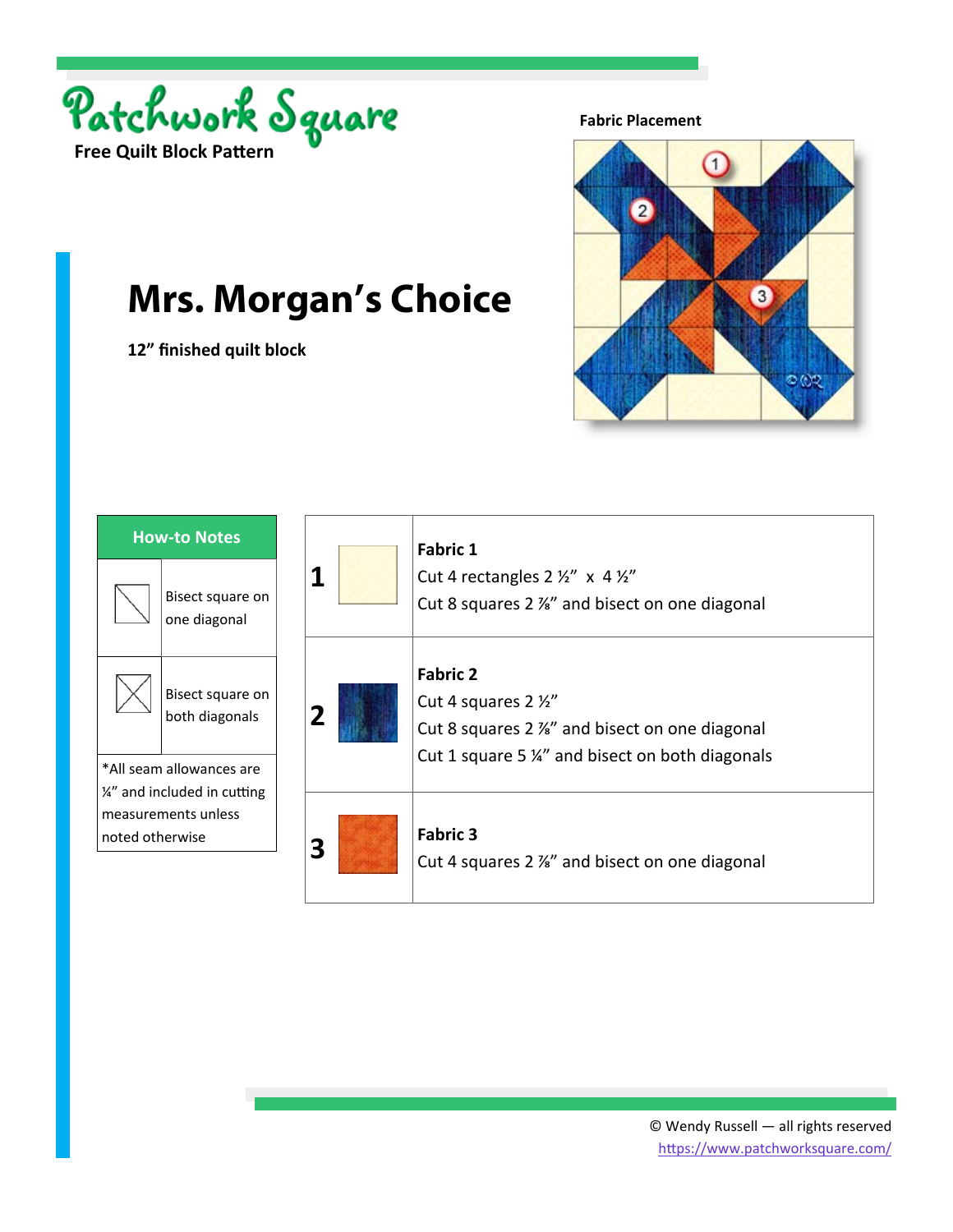

 **8" finished quilt block** 

**Mrs. Morgan's Choice**

**Fabric Placement** 



## **1 Fabric 1** Cut 4 rectangles  $2'' \times 3\frac{1}{2}$ Cut 8 squares 2 ⅜" and bisect on one diagonal **2 Fabric 2** Cut 4 squares 2 " Cut 8 squares 2 ⅜" and bisect on one diagonal Cut 1 square 4 ¼" and bisect on both diagonals **3 Fabric 3**<br>**Fabric 3**<br>Cut 4 squares 2 ¾" and bisect on one diagonal **How‐to Notes**  Bisect square on one diagonal Bisect square on both diagonals \*All seam allowances are  $\frac{1}{4}$  and included in cutting measurements unless noted otherwise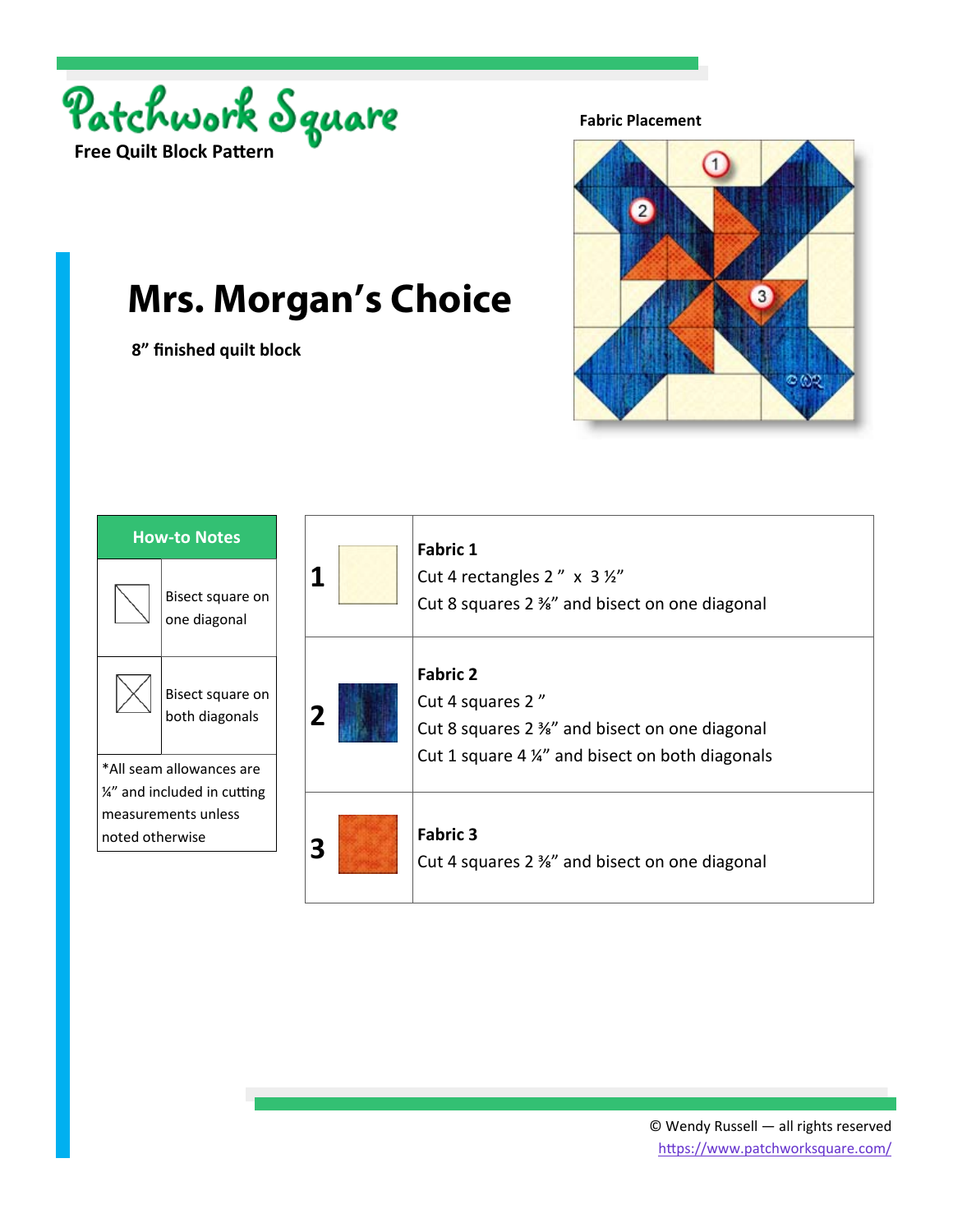

 **6" finished quilt block** 

**Mrs. Morgan's Choice**

**Fabric Placement** 



## **1 Fabric 1** Cut 4 rectangles  $1 \frac{1}{2}$ " x  $2 \frac{1}{2}$ " Cut 8 squares 1 ⅞" and bisect on one diagonal **2 Fabric 2** Cut 4 squares 1 ½" Cut 8 squares 1 ⅞" and bisect on one diagonal Cut 1 square 3 ¼" and bisect on both diagonals **3 Fabric 3**<br> **Fabric 3**<br>
Cut 4 squares 1 <sup>%</sup> and bisect on one diagonal **How‐to Notes**  Bisect square on one diagonal Bisect square on both diagonals \*All seam allowances are  $\frac{1}{4}$  and included in cutting measurements unless noted otherwise